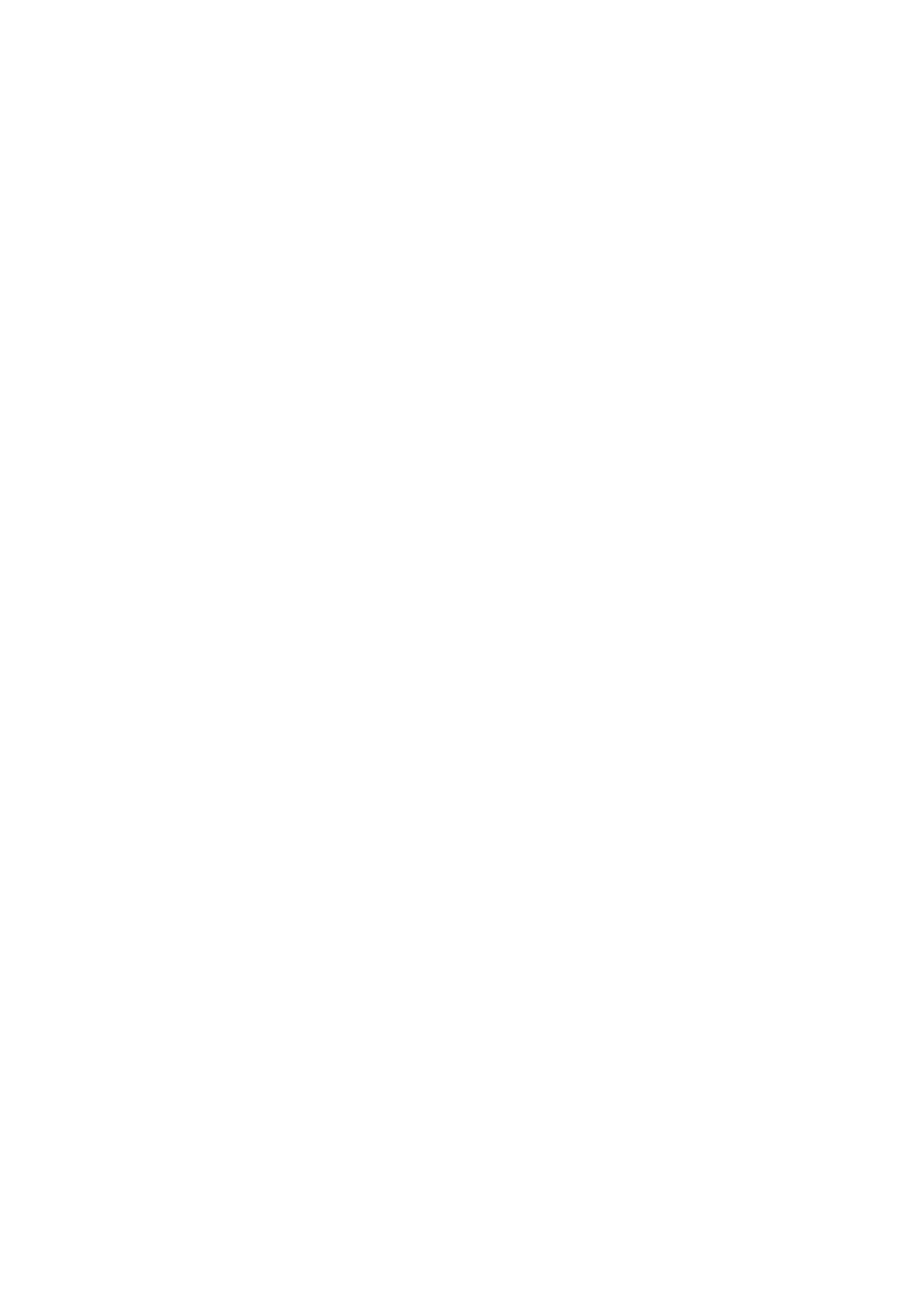## CONTENTS TEN<br>--

## VOLUME XXVIII —<br>E XX<br>—

#### No. I. JANUARY, 1941

**PACE** 

| THREE PUBLIC LECTURES ON SCIENTIFIC SUB-<br>JECTS-Delivered at the Rice Institute, March 6, 7, and<br>8, 1940, by GEORGE DAVID BIRKHOFF, PH.D., Sc.D., LL.D., |  |
|---------------------------------------------------------------------------------------------------------------------------------------------------------------|--|
| Perkins Professor of Mathematics at Harvard University.                                                                                                       |  |
| I. A Mathematical Approach to Ethics I                                                                                                                        |  |
| II. The Principle of Sufficient Reason 24                                                                                                                     |  |
| III. Rectilinear Drawing 51                                                                                                                                   |  |

#### No. *2.* APRIL, 1941

| THE ANSWER TO CHAOS-Rockwell Lectures on Reli-               |  |
|--------------------------------------------------------------|--|
| gious Subjects, delivered at the Rice Institute, January 14, |  |
| 15, and 16, 1941, by JOSEPH RICHARD SIZOO, D.D.,             |  |
| LITT.D., S.T.D., Pastor of the Collegiate Church of St.      |  |
| Nicholas, New York.                                          |  |
| I. The Challenge to Individuality. 77                        |  |
| II. The Challenge to the Community. 93                       |  |
| III. The Challenge to Spirituality III                       |  |

#### No. 3. JULY, 1941

| THE TIMELESSNESS OF OBLIGATION-A sermon                   |  |
|-----------------------------------------------------------|--|
| preached to the twenty-sixth graduating class of the Rice |  |
| Institute by A. FRANK SMITH, D.D., LL.D., President of    |  |
| the Council of Bishops of the Methodist Church. 127       |  |
| KNOWLEDGE IS NOT ENOUGH-An address delivered              |  |
| at the twenty-sixth commencement convocation of the       |  |
| Rice Institute by IsAIAH BOWMAN, PH.D., Sc.D., LL.D.,     |  |
| President of The Johns Hopkins University 134             |  |